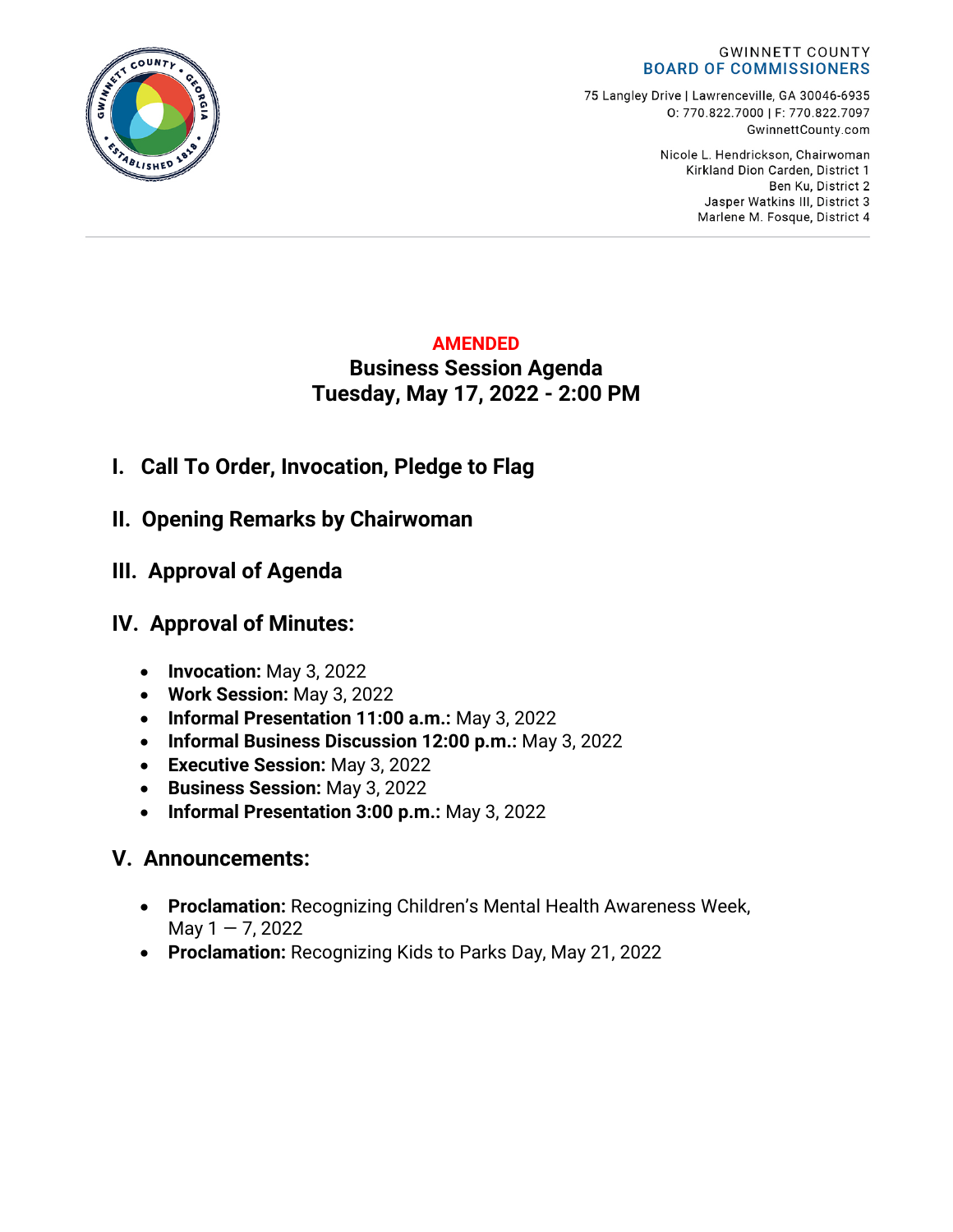# **VI. Consent Agenda**

### **A. New Business**

#### **1. Commissioners**

**2022-0455 Approval** of appointment to the Gwinnett County Sustainability Commission. Term expires May 31, 2022. Member may be removed by a majority vote of the Board of Commissioners at any time. District 1/Carden - Appoint Daniel Hilton

#### **2. Multiple Departments**

**2022-0458 Approval** to renew BL055-21, provision of parking lot and asphalt trail maintenance and repair on an annual contract (July 21, 2022 through July 20, 2023), Departments of Community Services, Police Services, Support Services, and Water Resources, with C&R Paving Co., Inc., base bid \$516,200.00. (Staff Recommendation: Approval)

**2022-0460 Approval** to renew BL056-18, provision of minor roof repairs on an annual contract (August 7, 2022 through August 6, 2023), Departments of Community Services, Fire and Emergency Services, Police Services, Support Services, and Water Resources, with Core Roofing Systems, Inc., base bid \$262,000.00. (Staff Recommendation: Approval)

### **3. Community Services/Tina Fleming**

**2022-0482 Award BL021-22**, construction of Ivy Creek multi-use trail and improvements, to Lewallen Construction Company, Inc., amount not to exceed \$3,430,119.91. Contract to follow award. Subject to approval as to form by the Law Department. This contract is funded by the 2017 SPLOST Program. (Staff Recommendation: Award)

**2022-0526 Award BL055-22**, provision of meal delivery services on an annual contract (May 17, 2022 through May 16, 2023), to Charter 1 Foods, Inc., base bid \$340,000.00. This contract is funded by the American Rescue Plan Act. (Staff Recommendation: Award)

**2022-0492 Approval** to renew BL100-21, provision of respite care for Gwinnett County residents on an annual contract (June 22, 2022 through June 21, 2023), with Southern Home Care Services, Inc. dba All Ways Caring Homecare, as the primary service provider, and Aachele Home Nursing Services, LLC, as the secondary service provider, base bid \$210,000.00. This contract is funded by the Atlanta Regional Commission. (Staff Recommendation: Approval)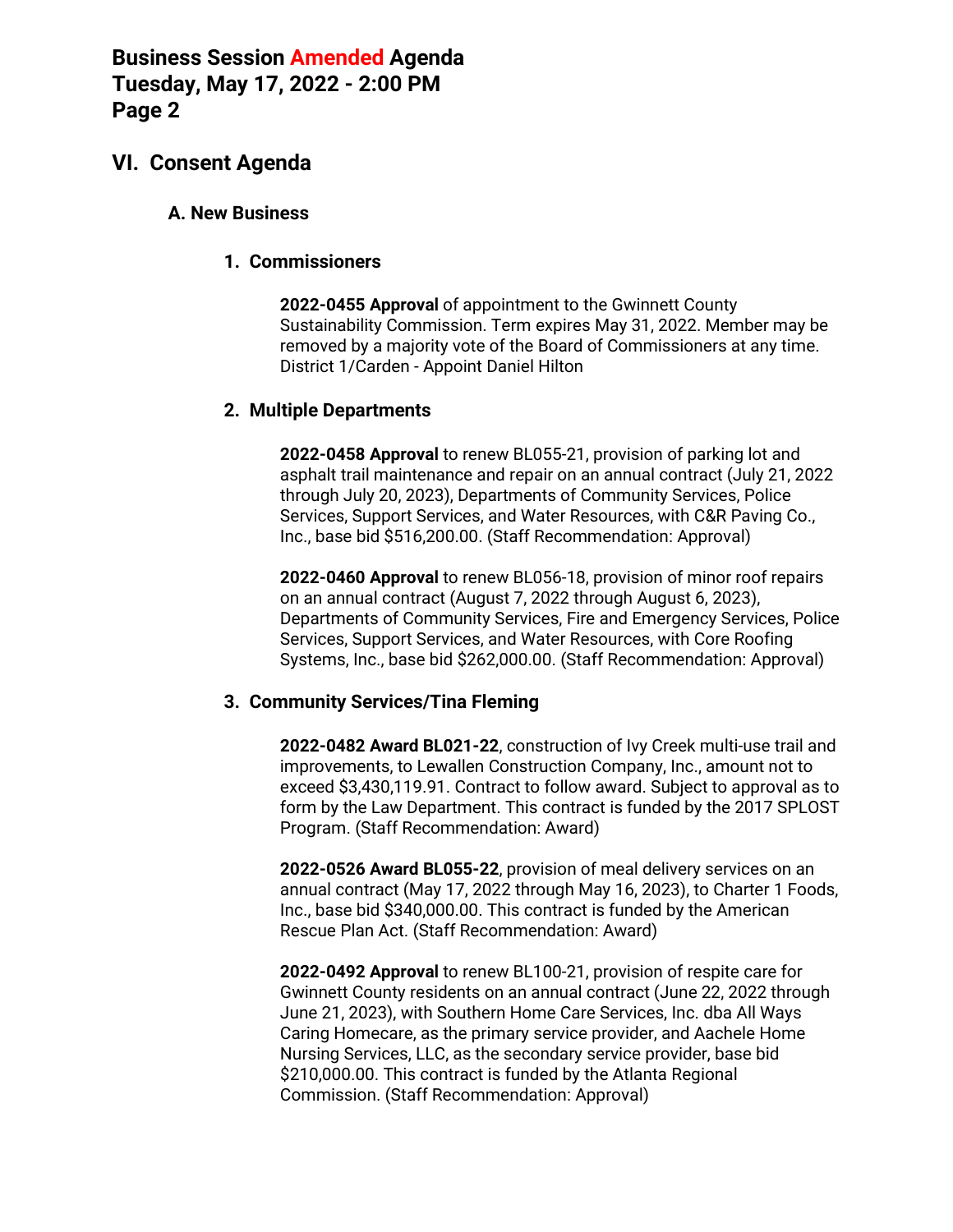# **VI. Consent Agenda**

### **A. New Business**

### **4. Fire Services/Russell S. Knick**

**2022-0474 Approval** to renew RP014-19, purchase of firefighter turnout gear on an annual contract (June 17, 2022 through June 16, 2023), with Bennett Fire Products Company, Inc., base amount \$2,217,646.52. (Staff Recommendation: Approval)

**2022-0477 Approval** to renew BL036-21, purchase of nitrile gloves on a six-month contract (July 20, 2022 through January 19, 2023), with Life-Assist, Inc. and Sustenance, Inc., base bid \$260,000.00 (negotiated cost savings of approximately \$62,320.00). (Staff Recommendation: Approval)

### **5. Human Resources/Adrienne McAllister**

**2022-0430 Approval** to renew RP004-21, identity theft protection on an annual contract (January 1, 2023 through December 31, 2023), with Identity Rehab Corporation dba ID Watchdog, base amount \$80,763.20. This contract is entirely participant funded. (Staff Recommendation: Approval)

**2022-0536 Approval/authorization** of a Resolution Approving the Reorganization of the Juvenile Court of Gwinnett County and Establishing the Department of Child Advocacy and Juvenile Services. Subject to approval as to form by the Law Department. (Staff Recommendation: Approval)

### **6. Law Department/Michael P. Ludwiczak**

**2022-0530 Approval** of the settlement of the claim of Steven Greene for the sum of \$165,000.00 and authorization for the Chairwoman to execute any documents necessary to effectuate the settlement. All documents are subject to approval as to form by the Law Department. (Staff Recommendation: Approval)

**2022-0483 Approval/authorization** for Declaration of Taking Condemnation proceedings for the property of Store Master Funding III, LLC, and CitiBank, N.A., consisting of 785.38 square feet of fee simple right of way, 2,044.24 square feet of permanent construction easement, and 1,489.34 square feet of 48-month temporary driveway easement, Tax Parcel No. R7009 071, 660 West Pike Street, amount \$60,900.00. Subject to approval as to form by the Law Department. This project is funded by the 2017 SPLOST program.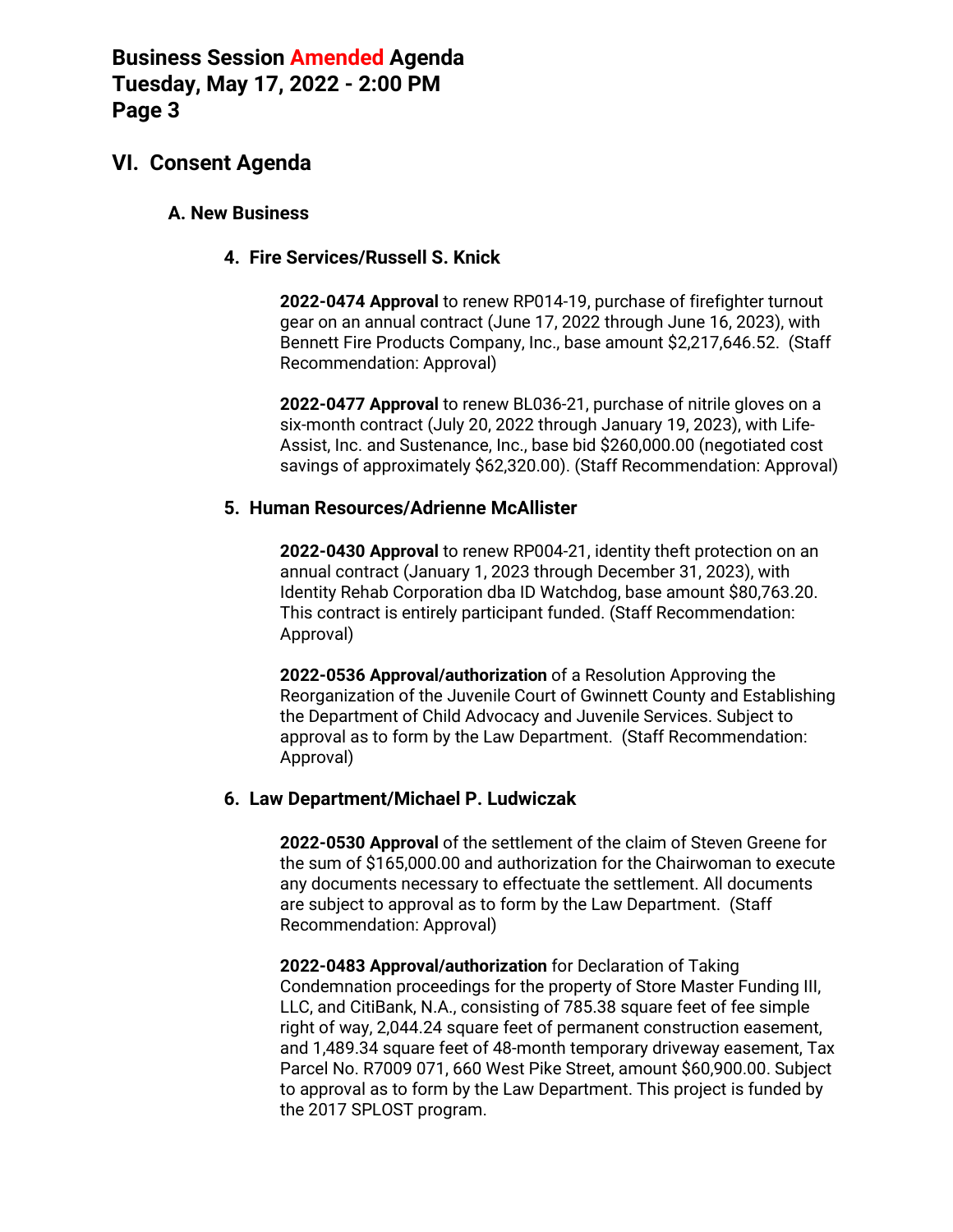# **VI. Consent Agenda**

### **A. New Business**

### **6. Law Department/Michael P. Ludwiczak**

**2022-0484 Approval/authorization** for Declaration of Taking Condemnation proceedings for the property of D&C Investment Associates, LLLP, consisting of 932.17 square feet of fee simple right of way, 464.52 square feet of permanent construction easements, and 2,949.36 square feet of 48-month temporary construction easement, Tax Parcel No. R7009 029, 690 Duluth Highway, amount \$186,200.00. Subject to approval as to form by the Law Department. This project is funded by the 2017 SPLOST program.

**2022-0485 Approval/authorization** for Declaration of Taking Condemnation proceedings for the property of Christina Marie Atlanta Real Estate, LLC, AMF Realty Company, LLC, successor in interest to Taco Bell Corp., and The Huntington National Bank, consisting of 1,173.94 square feet of permanent construction easements and 456.92 square feet of 48-month temporary driveway easement, Tax Parcel No. R7009 043, 685 Duluth Highway, amount \$21,800.00. Subject to approval as to form by the Law Department. This project is funded by the 2017 SPLOST program.

**2022-0486 Approval/authorization** for Declaration of Taking Condemnation proceedings for the property of Samuel S. Chung and Jane C. Chung, consisting of 11,635.48 square feet of fee simple right of way, 15,560.88 square feet of permanent construction easements, and 1,683.89 square feet of permanent drainage easements, Tax Parcel No. R7197 001, amount \$1,400.00. Subject to approval as to form by the Law Department. This project is funded by the 2017 SPLOST program.

**2022-0528 Approval/authorization** for Declaration of Taking Condemnation proceedings for the property of BLT Alcovy Road, LLC, LD Acquisition Company 18 LLC, and Trailhead Media LLC, consisting of 2.013 acres of fee simple right of way and 1,052.55 linear feet of limited access rights, Tax Parcel Nos. R5277 017, R5277 085, and R5277 003B, 2213 and 2223 Alcovy Road, amount \$775,000.00. Subject to approval as to form by the Law Department. This project is funded by the 2014 SPLOST program.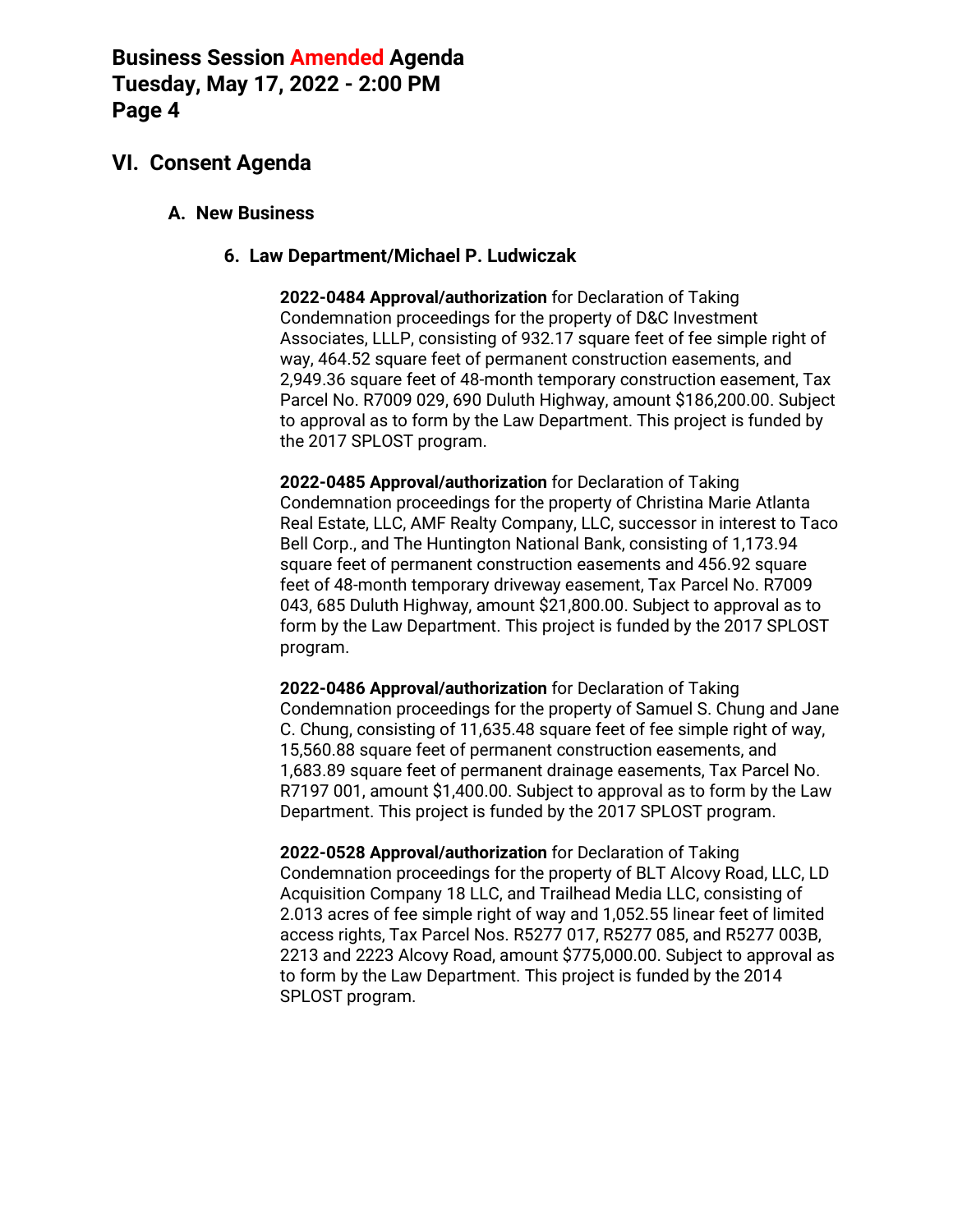## **VI. Consent Agenda**

### **A. New Business**

### **7. Police Services/James D. McClure**

**2022-0461 Award OS019-22**, purchase and installation of an audio-visual system, to ESB Group, Inc., \$398,502.83. (Staff Recommendation: Award)

## **8. Sheriff/Keybo Taylor**

**2022-0476 Award OS008-22**, purchase and installation of Axon Fleet 3 in-car camera systems on a five (5) year contract, to Axon Enterprises, Inc. This contract shall begin upon execution for a total lifetime contract of five (5) years, amount not to exceed \$1,347,840.00. Contract to follow award. Subject to approval as to form by the Law Department. (Staff Recommendation: Award)

## **9. Support Services/Angelia Parham**

**2022-0427 Award BL030-22**, provision of various utility, landscape equipment and specialty trailers and accessories on an annual contract (May 17, 2022 through May 16, 2023), to K&K Manufacturing, Inc. and The Trailer Shop, LLC dba Trax and Trailers, base bid \$1,114,000.00. (Staff Recommendation: Award)

**2022-0462 Award RP016-22**, construction manager (CM) at risk for the construction of Gwinnett County OneStop Centerville project, to Hogan Construction Group, LLC, amount not to exceed \$14,000,000.00, inclusive of the construction services budget, \$15,000.00 for preconstruction services, \$595,211.00 for general conditions, and a 2.35% mark-up fee for profit. Authorization for the delegation of authority to the County Administrator to approve guaranteed maximum price (GMP) authorizations and associated change orders. Contract to follow award. Subject to approval as to form by the Law Department. This contract is funded by the American Rescue Plan Act. (Staff Recommendation: Award)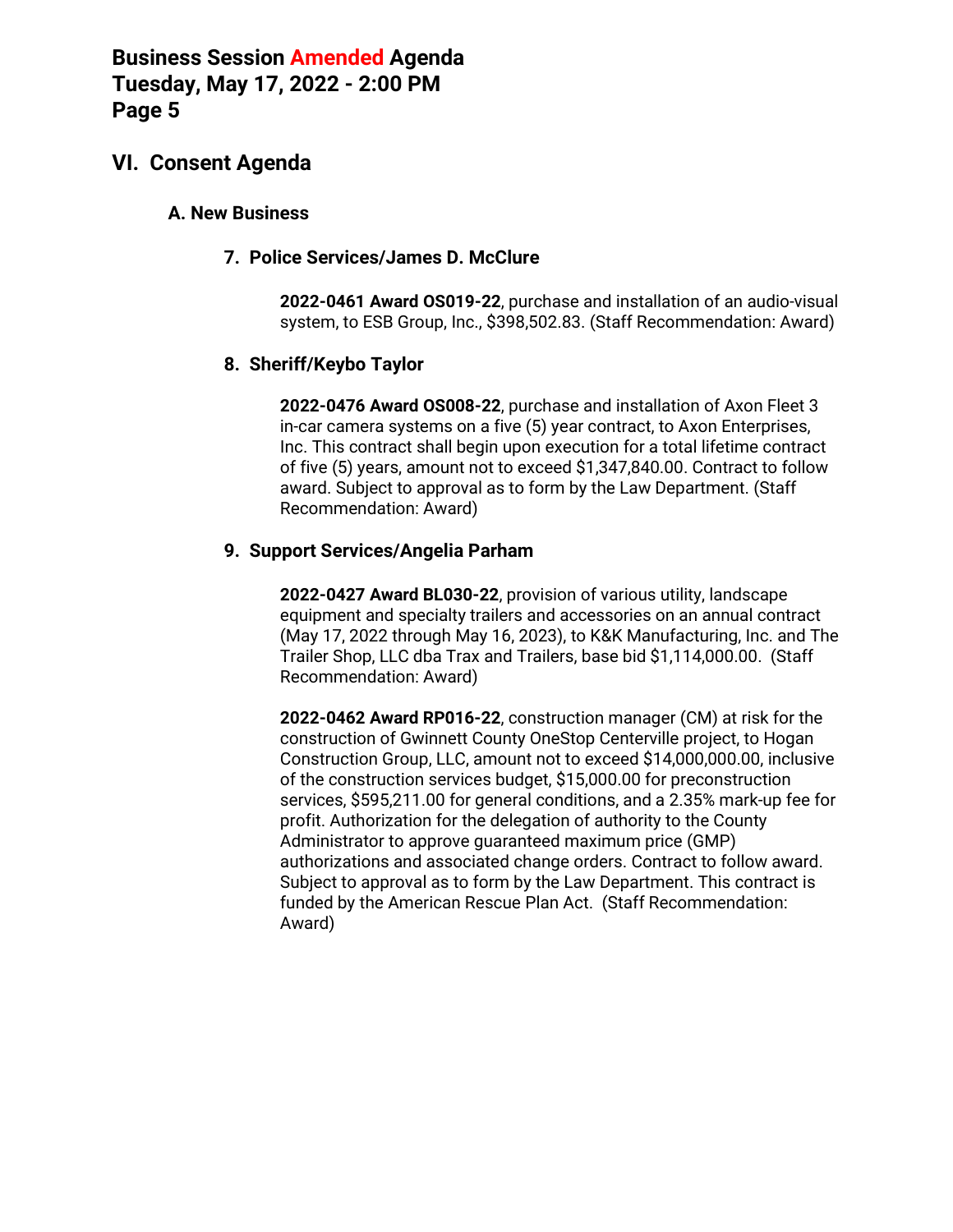# **VI. Consent Agenda**

### **A. New Business**

### **10. Transportation/Lewis Cooksey**

**2022-0520 Award RP001-22**, transportation consultant demand professional services on an annual contract (July 1, 2022 through June 30, 2023), per the attached score tabulation, base amount \$15,000,000.00 (negotiated cost savings of approximately \$12,540.00). Contract to follow award. Subject to approval as to form by the Law Department. This contract is funded by various SPLOST Programs. (Staff Recommendation: Award)

**2022-0446 Approval/authorization** for the Chairwoman to execute a Resolution of Commitment to apply for and accept, if awarded, a competitive Federal Transit Administration (FTA) Bus and Bus Facilities Grant (5339) for the Gwinnett Place Transit Center Enhancements and Expansion project. The grant is not to exceed \$8,000,000.00 with a local match of \$2,000,000.00 (20%) being funded through the Atlanta-region Transit Link Authority's (ATL) rideshare revenue to support the estimated project cost of \$20,000,000.00. Approval/authorization for the Chairwoman, or designee, to execute any and all related documents. Subject to approval as to form by the Law Department.

**2022-0497 Approval/authorization** for the Chairwoman to execute an Intergovernmental Agreement with the City of Peachtree Corners regarding median landscaping on Peachtree Corners Circle between Jones Mill Road and SR 140/Holcomb Bridge Road. The City will be responsible for all cost associated with the installation and maintenance of this project. There will be no cost to the County. Subject to approval as to form by the Law Department. (Staff Recommendation: Approval)

### **11. Water Resources/Tyler Richards**

**2022-0443 Award BL009-22**, pump maintenance and replacement on an annual contract (May 18, 2022 through May 17, 2023), to Goforth Williamson, Inc., base bid \$385,000.00. (Staff Recommendation: Award)

**2022-0489 Award RP012-22**, facility maintenance services on an annual contract (June 28, 2022 through June 27, 2023), to Alberici Constructors, Inc.; Crowder Construction Company; Lanier Contracting Co.; and Western Summit Constructors, Inc., base amount \$20,000,000.00 (negotiated cost savings of approximately \$40,000.00). Contract to follow award. Subject to approval as to form by the Law Department. (Staff Recommendation: Award) (Water and Sewerage Authority Approved on May 9, 2022, Vote 5-0.)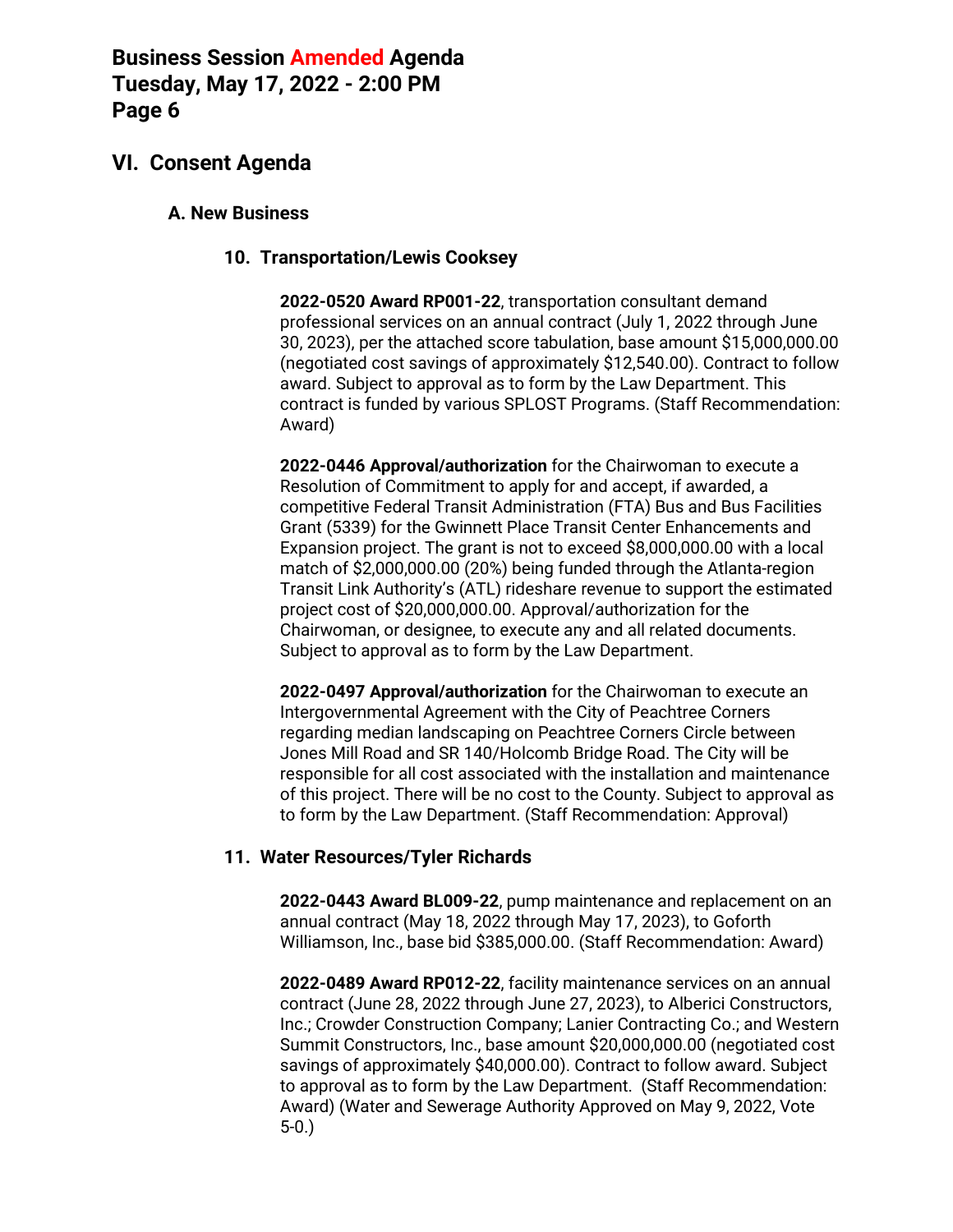# **VI. Consent Agenda**

### **A. New Business**

## **11. Water Resources/Tyler Richards**

**2022-0464 Approval** to renew BL029-18, purchase of copper tubing on an annual contract (June 22, 2022 through June 21, 2023), with Delta Municipal Supply Co., Inc., base bid \$800,000.00. (Staff Recommendation: Approval) (Water and Sewerage Authority Approved on May 9, 2022, Vote 5-0.)

**2022-0490 Approval** to renew BL032-21, purchase of water meters on an annual contract (June 21, 2022 through June 20, 2023), with Badger Meter, Inc.; Consolidated Pipe and Supply, Inc.; and Neptune Technology Group, Inc., base bid \$2,250,000.00. (Staff Recommendation: Approval) (Water and Sewerage Authority Approved on May 9, 2022, Vote 5-0.)

**2022-0470 Approval** to renew BL052-19, installation of new water meters on an annual contract (July 4, 2022 through July 3, 2023), with UWS, Inc., base bid \$2,000,000.00. (Staff Recommendation: Approval) (Water and Sewerage Authority Approved on May 9, 2022, Vote 5-0.)

**2022-0493 Approval** to renew BL063-20, replacement of large water meters, 3 inches or larger, on an annual contract (August 19, 2022 through August 18, 2023), with The Dickerson Group, Inc., base bid \$375,000.00. (Staff Recommendation: Approval)

**2022-0488 Approval** to renew BL066-19, trenchless stormwater pipe rehabilitation on an annual contract (August 21, 2022 through August 20, 2023), with IPR Southeast, LLC; Southern Premier Contractors, Inc.; and Vortex Services, LLC, base bid \$12,500,000.00. (Staff Recommendation: Approval)

**2022-0494 Approval** to renew OS004-19, purchase of Allen Bradley Rockwell Automation products on an annual contract (June 22, 2022 through June 21, 2023), with McNaughton-McKay, base amount \$750,000.00. (Staff Recommendation: Water and Sewerage Authority Approved on May 9, 2022, Vote 5-0.)

**2022-0495 Approval** to renew OS003-18, purchase of products and services for Rotork valve actuators and associated control systems on an annual contract (June 2, 2022 through June 1, 2023), with Rotork Control, Inc., base amount \$250,000.00. (Staff Recommendation: Approval)